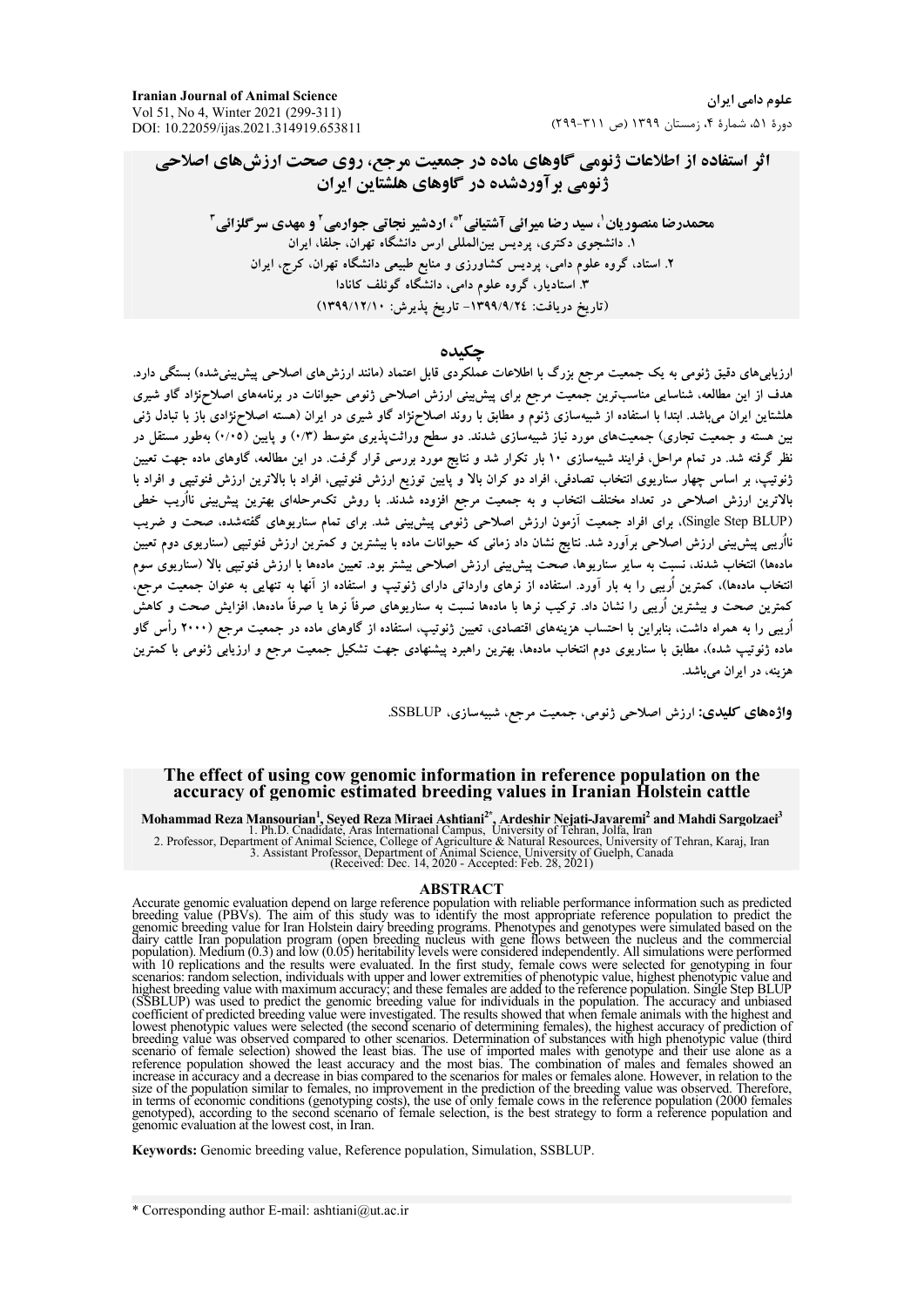اصلاحنژاد)، لذا دسترسی به دادههای با قابلیت اطمينان نسبتاً بالا براي اين حيوانات قابل تصور است. همچنین این افراد در داخل ایران و تحت شرایط آن نگهداری شده و به تولید رسیدهاند. بنابراین، شروع برنامههای اصلاحنژادی و ارزیابی ژنومی به کمک جمعآوری دادههای فنوتیپی مادهها و اقدام برای تعیین ژنوتیپ آنها راه درستی در مسیر توسعه روشهای جدید، برپایه اطلاعات داخلی کشور را پیش پا میگذارد. بدین ترتیب با کمک برنامهریزی بلند مدت در طی چند دوره استفاده از دادههای قابل اطمینان مادهها و تعیین ژنوتیپ آنها و پیشبینی ارزش اصلاحی ژنومی نسلهای جدید، میتوان نرهای جوان برتر را شناسایی و برای استفاده گسترده در گلههای گاو شیری داخل کشور هدف گذاری نمود.

هدف اصلی از برنامههای اصلاحنژادی، بهبود عملکرد نسلهای آینده، از طریق شناسایی حیوانات برتر و تولید مثل آنها برای ایجاد مخازن ژنتیکی بهتر در یک محیط خاص تولیدی است. در دهههای اخیر، پرورش دهندگان دام به منظور دستیابی بهاین هدف، بیشتر با استفاده از ابزارهای آماری که ریشه در تئوری ژنتیک کمی دارد و از آن به عنوان "اصلاحنژاد کلاسیک" نام برده می شود به موفقیتهای ارزشمندی دست یافتهاند. در این مورد، پیشبینی سنتی ارزش اصلاحی (PBV)<sup>۲</sup> بر اساس اطلاعات شجره و فنوتیپ انجام مي شود (Goddard & Hayes, 2007). با ظهور آرایه نشانگرهای متراکم مولکولی و دستیابی به اطلاعات ژنوتيپ تعداد قابل توجهي از حيوانات، اجرا و ترکیب این اطلاعات با اطلاعات فنوتیپی برای شناسایی حیوانات برتر با صحت بیشتر در زمانی کوتاهتر و طراحی برنامههای اصلاحنژادی (بهخصوص در گاو شیری)، بهطور چشمگیری تغییر کرده است. مطالعات شبيهسازى توجه متخصصين اصلاحنژاد را به پیشبینی ارزش اصلاحی حیوانات با صحت بيشتر، به وسيله اطلاعات ژنوتيپي طي فرآيند انتخاب ژنومی (GS<sup>)۳</sup> پیش¤ر به خود جلب کرده بود Meuwissen et al., 2001; Nejati Javaremi et al., )

#### مقدمه

کشور ایران از نظر صنعت گاو شیری پتانسیل بسیار بالایی داشته و در منطقه بی نظیر میباشد، اما مشکل اصلي آن عدم راهبرد و اجراي سامانه برآورد ارزشهاي Ardebili et ) اصلاحی مبتنی بر ارزیابی ژنومی است al., 2016). در واقع سامانه ارزيابي ژنتيكي كشور به علت ورود مواد ژنی (اسیرم و گاو نر جوان) از خارج، دستخوش تغییرات بسیار زیادی شده است. چنانچه ایران بخواهد از ذخایر ژنتیکی گسترده خود استفاده کند و همچنین با توسعه برنامههای اصلاحزژاد در سطح جهان همگام و همسو شود، باید قدمهای اولیه Ghaderi Zafrei et ) بردارد ( Ghaderi Zafrei et al., 2012). تعداد گاو نر (اسپرم) وارداتی که دختران زیاد دارای رکورد و در نتیجه با قابلیت اطمینان بالا داشته باشند، در کشور کم بوده و در عین حال تمامی گاوهای نر (اسپرمهای) وارداتی از فیلتر بسیار سخت گیرانه مرکز اصلاحنژاد گذشتهاند (مطابق ماده ۵ ضوابط واردات مواد ژنی؛ و در زمان واردات جزو حداقل ٣٠٪ <sup>'</sup>برتر ميانگين جامعه خود بودهاند). بنابراین چنان چه خواستار استفاده از برنامههای ژنومی بوده و ساختار جمعیت مرجع بر مبنای همان گاوهای نر که تقریباً اطلاعات ژنوتییی اکثر آنها موجود است تشکیل شود، باید راهحلهای مناسبی را امکانسنجی كرد. از جمله اين راه حلها مى توان به استفاده از دادههای کشورهای دیگر، بهویژه اطلاعات ذخایر ژنتیکی که وارد کشور شده است، اشاره نمود. اما باید توجه نمود که اطلاعات این افراد نمیتواند ارزش اصلاحي حيوانات پرورش يافته تحت محيط و مديريت گلههای ایرانی را به درستی و صحت مناسب برآورد کند. ضمن اینکه وابستگی به خارج از کشور همچنان باقے خواهد ماند.

راه حل دیگری که مفید به نظر می رسد، استفاده از اطلاعات ژنوتیپی و فنوتیپی گاوهای ماده داخل کشور است. با توجه به این که عملیات ثبت مشخصات و رکوردبرداری در گاوهای ماده برای سالیان طولانی انجام گرفتهاست (گزارشهای سالیانه مرکز

<sup>2.</sup> Predicted Breeding Value

<sup>3.</sup> Genomic Selection

<sup>1.</sup> http://abc.org.ir/upload/EditorFiles/1609927774.pdf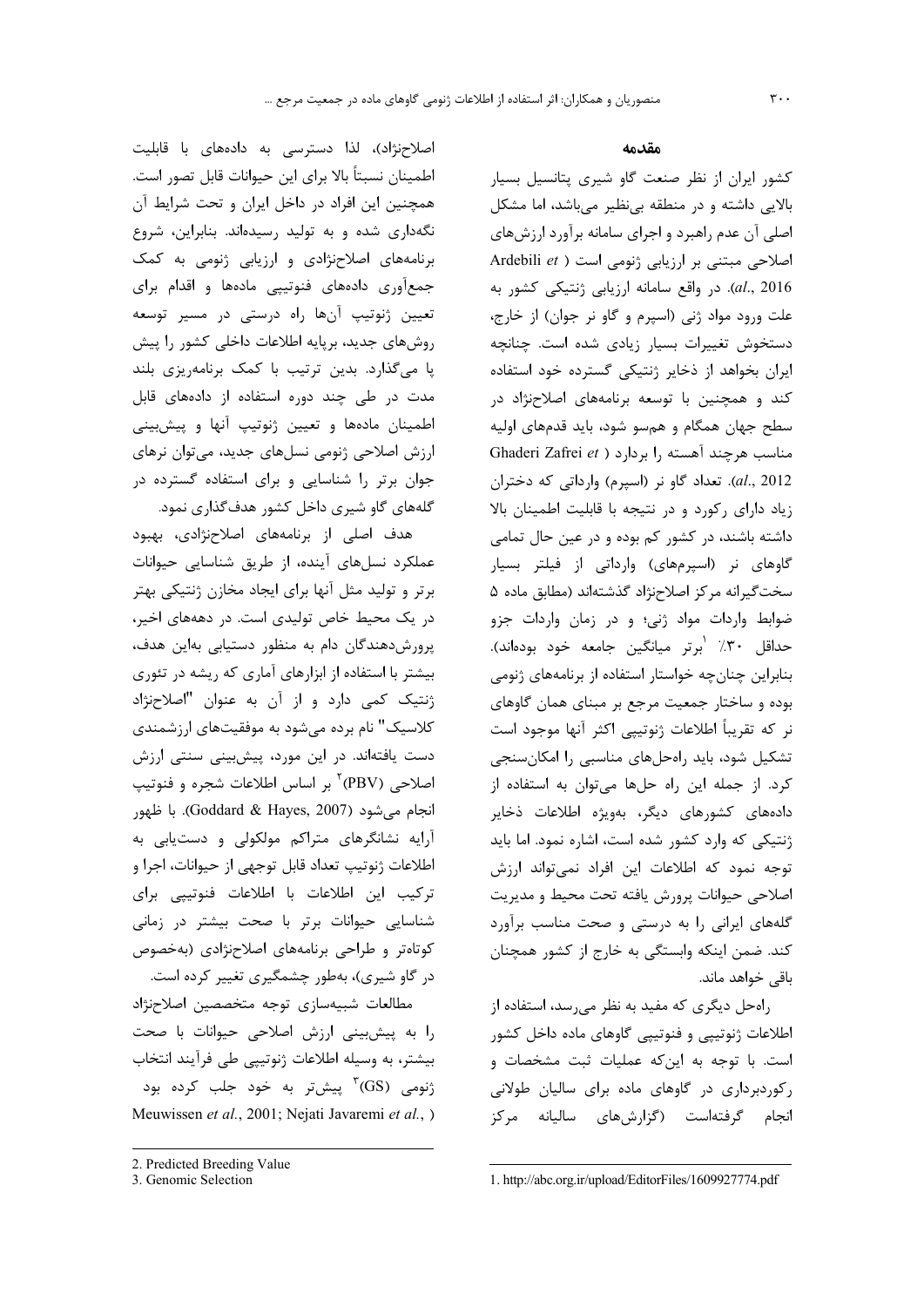شیری در ایران است که در آن تعداد محدودی گاو نر دارای اطلاعات ژنوتیپ میباشند. در نهایت بهرهگیری از نتایج این تحقیق می تواند در تشکیل جمعیت مرجع مناسب برای ارزیابی ژنومی در کشور مورد استفاده قرار گیرد. به این ترتیب با کمک شبیهسازی ژنومی سعی میشود بهترین راهبرد انتخاب گروه حیوانات ماده و افزودن آن به جمعیت مرجع که دارای اطلاعات ژنومی هستند، شناسایی شود و تشکیل جمعیت مرجع مناسب برای ارزیابی ژنومی در کشور راهیابی گردد.

# **مواد و روشها**

ساختار جمعیت در این مطالعه، بر مبنای اطلاعات برنامههای اصلاحنژاد گاو شیری در مرکز اصلاحنژاد ایران به شبیهسازی جمعیت پرداخته و به این منظور و برای شبیهسازی جمعیت از نرمافزار QMsim استفاده شد 320 1 A: .(Sargolzaei & Skhenkel*,* 2009) تاریخی (Historical Population) شامل ۲۵۰ ماده و ۲۵۰ نر شبیهسازی شدند. سپس برای ۵۰۰ نسل جمعیت با اندازه ثابت ادامه پیدا کرد. بعد برای ۵۰۰ نسل دیگر؛ جهت رسیدن به عدم تعادل پیوستگی اندازه جمعیت از ۵۰۰ رأس به ۱۰۰۰۰۰ رأس افزایش یافت، به نحوی که در نسل آخر جمعیت تاریخی شامل ۹۹۷۰۰ رأس ماده (گاوهای شکم اول دارای رکورد رسمی) و ۳۰۰ رأس نر (اسپرم گاوهای نر وارداتی دارای ژنوتیپ) بود. برای شبیهسازی جمعیتهای هسته اصلاحنژادی و تجاری از نسل آخر جمعیت تاریخی ۵۰ رأس نر (تعداد تقریبی نر انتخاب شده برای ایستگاههای اصلاحنژادی کشور بعد از هر برآورد ارزش اصلاحی؛ سالی دو بار (اردیبهشت و شهریور ماه) و ۳۰۰ رأس ماده (مادران گاوهای نر؛ Bull Dams) با ارزش اصلاحی بالا برای هسته اصلاحی و ۱۰۰ ,أس نر با ارزش اصلاحی بالا و ۱۰۰۰۰ رأس ماده با ارزش فنوتيپي بالا براي جمعيت تجاري به عنوان والدين جمعيت مورد مطالعه انتخاب شدند. در این جمعیتها برای ۲۵ نسل با اعمال انتخاب كلاسيك (سنتى) شبيهسازى ادامه يافت. سپس ۵ نسل دیگر با انتخاب ژنومی این جمعیتها

1997) اما تصميم به انتخاب بر اساس ارزش اصلاحي زنومي (Hayes *et al.*, 2009) بعداً بهصورت تجاري در صنعت مورد بهرهبرداری گسترده واقع شد. کار تاثیر گذار دیگر در این زمینه در سال ۲۰۰۶ انجام شد، که در آن مزایای بالقوه استفاده از انتخاب ژنومی در برنامههای اصلاحنژادی، به ویژه به لحاظ افزایش میزان پیشرفت ژنتیکی (دو برابر) و کاهش هزینه (تا ۹۲٪)، در مقایسه با آزمون نتاج سنتی متمایز و برجسته گرديد (Schaeffer, 2006). با معرفي انتخاب ژنومی، در سال ۲۰۰۸ مدلهای آماری انتخاب ژنومی معرفی گردید. این مدلهای آماری شامل مدلهای مبتنی بر روابط خویشاوندی ژنومی، نظیر مدل آماری GBLUP<sup>'</sup> و مدلهای مبتنی بر عدم تعادل پیوستگی بین نشانگرهای ژنومی و جایگاههای صفت کمی VanRaden, ) همانند مدل های آماری Bayesian هستند 2008). سپس در سال ۲۰۰۹ مدل آماری ژنومی تکمرحلهای با استفاده از اطلاعات شجره و ژنومی (Single-Step BLUP) معرفی شد. این مدل آماری با استفاده از ماتریس روابط خویشاوندی افراد ژنوتیپ شده و افراد بدون ژنوتیپ در جمعیت مرجع، برای جمعیت أزمون پيشبيني ارزش اصلاحي ژنومي انجام مىدهد (Legarra et al., 2009). بخش ديگرى از مطالعات ژنومی، نحوه انتخاب و اندازه جمعیت مرجع برای پیشبینی ارزش اصلاحی ژنومی میباشد. بهطوری که با انتخاب بهترين گروه جمعيت مرجع، ارزش اصلاحي جمعيت أزمون با بيشترين صحت و كمترين أريبي برآورد شود. این گروهبندیها میتواند براساس میزان رابطه خویشاوندی، فنوتیپ و ارزش اصلاحی باشند ( .Su *et al* .( 2016; Ding *et al.*, 2013

در کشور ایران با توجه به محدودیتهای دادههای ژنومی، باید با انتخاب صحیح جمعیت مرجع ژنوتیپ شده، ارزش اصلاحی افراد با صحت بیشتر و نااُریبی كمتر برآورد شود. هدف از اين مطالعه، شناسايي بهترين گروه جمعيت مرجع ژنوتيپ شده براي پیش بینی ارزش اصلاحی ژنومی با مدل آماری Single-Step BLUP در برنامههای اصلاحزژاد گاو

**.** 

<sup>1.</sup> Genomic Best Linear Unbiased Predictor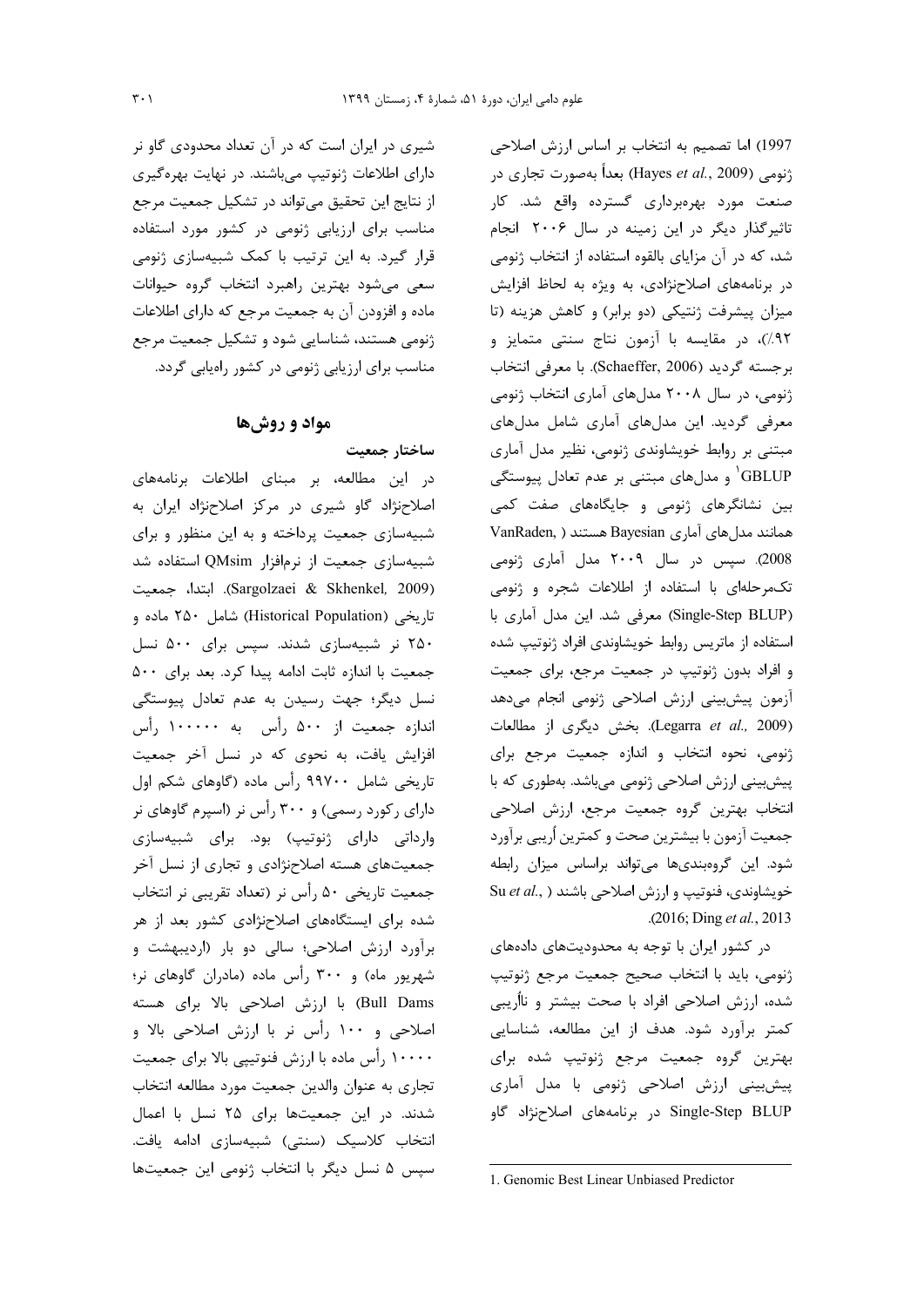شبیهسازی شدند و افراد نسل های ۲۷، ۲۸، ۲۹ و ۳۰ به عنوان جمعیت مورد مطالعه در این پژوهش در نظر گرفته شدند (Jiménez-Montero et al., 2012).

بر اساس روند اصلاحزژاد رایج برای گاوهای شیری منطبق با سیستم پرورش در کشور ایران، هسته اصلاحی با تبادل ژنتیکی باز بین هسته و جمعیت تجاری شبیهسازی شد. بنابراین در هر نسل از بین نتاج، ۳ رأس نر و ۱ رأس ماده با ارزش اصلاحی بالا از جمعیت تجاری به هسته اصلاحی منتقل شدند. همچنین، ۵ رأس نر و ۳۰ رأس ماده با ارزش اصلاحی بالا از هسته اصلاحی به جمعیت تجاری انتقال یافتند. این افراد که در تبادل ژنتیکی بین هسته و جمعیت تجاری نقش دارند به عنوان والدین جایگزین در هر نسل قرار داده شدند و علاوه بر این در هر نسل ٢٢ رأس نر و ۹۹ رأس ماده با ارزش اصلاحی بالا در هسته اصلاحنژادی و ۴۵ رأس نر و ۲۹۷۰ رأس ماده با ارزش اصلاحی بالا (در رتبه های بعد) در جمعیت تجارى جايگزين والدين حذفي شدند ( Plieschke et  $. (al., 2016)$ 

## ساختار ژنوم

ابتدا ژنومی حاوی ۲۹ کروموزوم اتوزوم مشابه با ژنوم گاو شیری به طول ۲۹۰۰ سانتیمورگان (کروموزوم جنسی شبیهسازی نگردید)، با طول ثابت ۱۰۰ Bohmanova et ) مر كروموزوم ( Bohmanova et al., 2010) شبیهسازی شد. سپس تعداد ۵۰۰۰۰ شانگر دو آللی ٔ و ۲۲ QTL چند آللی آ $\mathrm{QTL}^{\mathrm{r}}$  ها ( ٢، ٣ و ۴ آلل) با فراواني آللي اوليه برابر با ٠/۵ (براي دو آللیها) بهطور تصادفی در ژنوم توزیع شدند . اثر QTLها با توزیع گاما (با پارامتر شکل ۰/۴ و پارامتر Sargolzaei & ) برآورد شدند ( Sargolzaei &  $\mathrm{QTL}$  درخ جهش برای  $\mathrm{SNP}^\mathrm{t}$ ها و SNP $^\mathrm{t}$ . نرخ جهش برای ۲/۵×۱۰<sup>-۵</sup> در هر سانتی مورگان تحت مدل جهش بازگشتی<sup>0</sup> در نظر گرفته شد ( & Sargolzaei

Schenkel, 2009). تمامی مراحل شبیهسازی ژنومی با ١٠ تكرار انجام شد. براى اينكه مطالعات ژنومى تمامی صفات اقتصادی (تولیدی و تولید مثلی) را در بر بگیرد، برای شبیهسازی ژنتیکی از دو سطح وراثت یذیری متوسط (۰/۳) و پایین (۰/۰۵) استفاده شد. همچنین ارزشهای فنوتیپی شامل ارزش ژنتیکی افزایشی و اثر عوامل باقیمانده بودند. برای هر دو مقدار وراثتپذیری واریانس فنوتییی یک و آثار یلی;نی صفر در نظر گرفته شد.

### انتخاب افراد جمعيت مرجع

در برنامه انتخاب ژنومی معمولاً تعداد زیادی نر جوان بررسی و تعدادی از آنها برای استفاده گستردهتر انتخاب میشوند و درنتیجه سالانه تعدادی گاونر قابل اعتماد به جمعیت مرجع اضافه میگردد. بنابراین، در انتخاب ژنومی جایگزینی سریع نسلها صورت میگیرد كه موجب افزايش فاصله خويشاوندى بين جمعيت مرجع و هدف میشود. چون رابطه ژنتیکی بین افراد جمعیت مرجع و هدف تأثیر بهسزایی بر روی صحت Lillehammer et al., ) دارد ( Lillehammer et al., 2011; Pryce & Dactwyler, 2012b). با برآورد دوباره اثر نشانگرها در جمعیت مرجع در فواصل زمانی کوتاه (هر ٣-۴ سال) مى توان اين مسأله را حل نمود. بههرحال کشورهای با جمعیت دامی کوچک، بیشتر تحت تأثير اين مسأله هستند و چانچه اندازه جمعيت مورد استفاده در جمعیت مرجع زیاد گردد تا حدود زيادي اين مسأله مرتفع ميشود. با افزايش تعداد افراد در جمعیت مرجع احتمال وجود روابط خویشاوندی نزدیک بین افراد جمعیت مرجع و هدف بیشتر می شود (Mc Hugh et al., 2011). تلاش های قابل توجهي براي افزايش اندازه افراد جديد جمعيت مرجع صورت گرفته است و مادامی که از مناسب بودن اندازه كانديداهاي انتخاب در جمعيت مرجع اطمينان حاصل نگردد، این تلاشها باید ادامه یابد. یکی از استراتژیهای افزایش جمعیت مرجع استفاده از ژنوتیپ گاوهای ماده است که می تواند جمعیت مرجع بزرگی با دادههای ژنومی بیشتر ایجاد کند.

<sup>1.</sup> Bi-allelic

<sup>2.</sup> Ouantitative Trait Locus

<sup>3.</sup> Multi-allelic

<sup>4.</sup> Single Nucleotide Polymorphism

<sup>5.</sup> Recurrent mutation model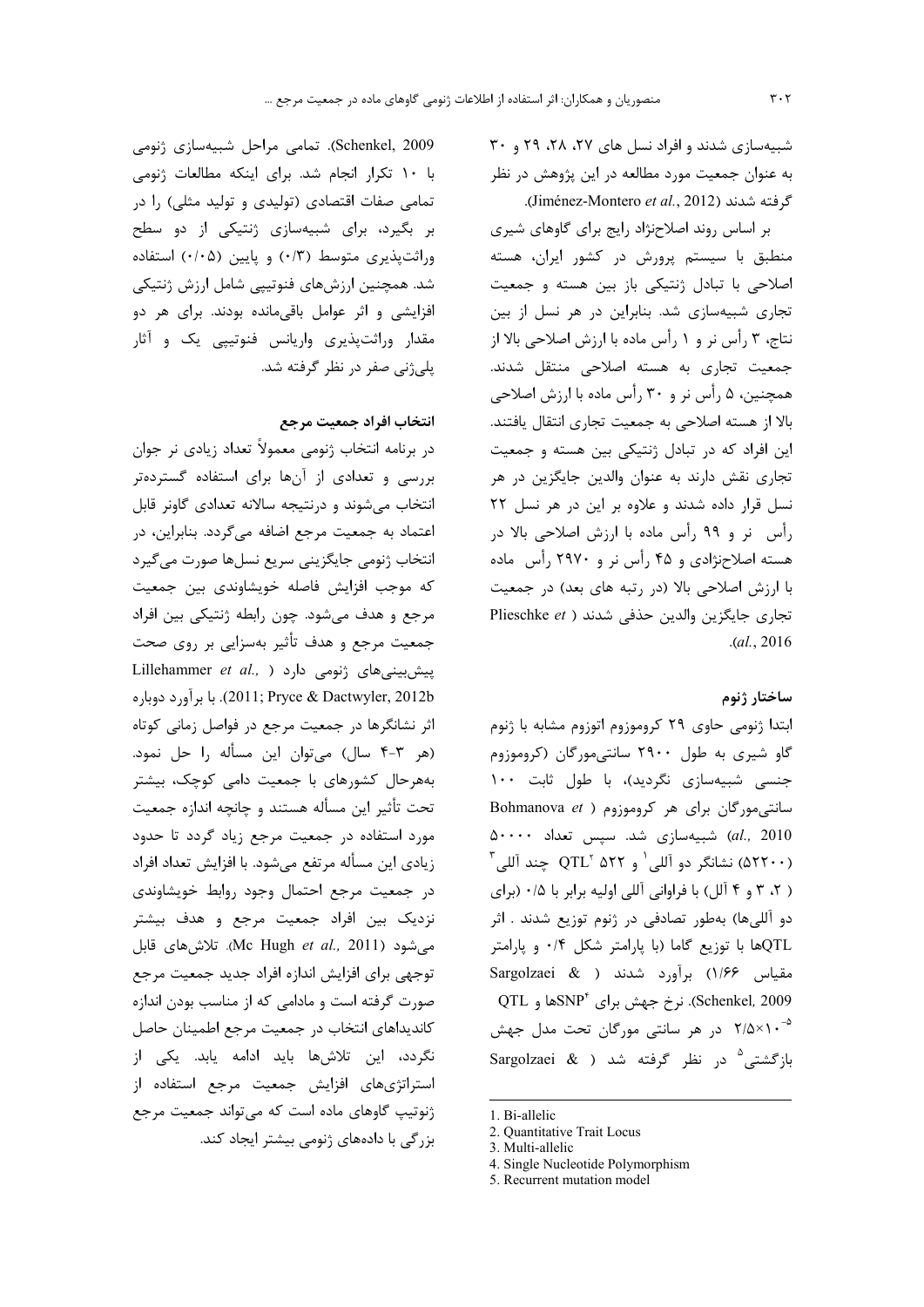ارزیابی ژنومی بهعلت صحت بالاتر فقط در گاوهای نر تأييد شده براساس جمعيت مرجع حاوى اطلاعات ژنومی انجام میگیرد. یکی از مشکلات مهم این نوع ارزیابی ژنومی، بهدلیل پیش انتخاب نرها می باشد که خود از شدت انتخاب زیاد بر روی حیوانات نر منشاء می گیرد و درنتیجه می تواند منجر به اُریبی نتایج Patry & Ducrocq, 2011; ) بیشبینی شود Schaeffer, 2006) اندازه جمعیت مرجع و صحت مشاهدات نیز از جمله عوامل مهم مؤثر بر صحت ارزيابى هاى ژنومى هستند (Goddard et al., 2009). فاکتورهای دیگر همانند مقدار عدم تعادل پیوستگی و معماری ژنتیک صفت، نقش مهمی ایفا میکند (2010) Wiggans et al. .(Goddard et al., 2009) قابلیت اطمینان ۷۱ تا ۷۶ درصد را برای صفات تولیدی در جمعیت مرجع حاوی ۷۱۷۳ گاو هلشتاین گزارش کردند. VanRaden & Sullivan (2010) برای جمعیت مرجع با ۳۵۷۶ نر پروف شده، بهطور متوسط قابلیت اطمینان مورد انتظار ۶۹ درصد و قابلیت اطمینان مشاهدهشده ۶۲ تا ۶۶ درصد برای صفات تولیدی بدست آوردند. در کشورهای دارای جمعیت مرجع كوچك، قابليت اطمينان پايينتر پيشبينيهاي ژنومی انتظار می رود. اشتراک ژنوتیپها با دیگر كشورها بهنظر راهحل مفيدى براى افزايش اندازه جمعیت مرجع میباشد. اما استفاده از اطلاعات ژنومی دیگر کشورها خطر اُریبی حاصل از اثر متقابل ژنتیک و محیط را بههمراه دارد. یکی از راهحلهای جایگزین موثر، برای افزایش اندازه جمعیت مرجع اضافه کردن اطلاعات ژنوتیپی و فنوتیپی مادهها به جمعیت مرجع Pryce et al., 2012c; Koivula et al., ) میباشد .(2016; Gao et al., 2013; McHugh et al., 2011 همچنین، بهعلت انتخاب شدید بر روی نرها در طول دهههای اخیر، تنوع کمتری در سمت نرها نسبت به مادەھا مىتوان مشاھدە كرد. نرھاى تأييدشدە، فرزندان بسیاری در مقایسه با مادهها، حتی در صورت استفاده از تکنولوژیهای تولیدمثلی دارند. بنابراین استفاده از اطلاعات مادهها می تواند مقداری تنوع به جمعیت مرجع اضافه کند تا کاندیداهای جوان با

در سال ۲۰۰۹ تنها کشوری که از همان ابتدا از دادههای ژنومی گاوهای ماده در جمعیت مرجع استفاده کرد ایالات متحده آمریکا بود ( Wiggans et) al., 2017. مركز تحقيقات آينده كاو شيرى استراليا با پروژه ۱۰۰۰۰ ژنوم گاو ماده هلشتاین و پروژه ژنومیک شروع به جمعآوری نمونههای DNA و تعیین ژنوتیپ ۱۰۰۰۰ گاو ماده هلشتاین و ۴۰۰۰ گاو ماده Pryce et al., ) برزی از سطح گلههای تجاری کرد 2012). این اطلاعات از سال ۲۰۱۲ بخشی از جمعیت Pryce et al. مرجع استراليا شده است كه توسط (2012c) گزارش شده است و نشان می دهد در جمعیت مذکور منجر به ۴-۸٪ بهبود در قابلیت اطمینان ارزش اصلاحی بسته به صفت مورد نظر شده است. در سال ۲۰۱۶، پروژهای به نام کوویژن در آلمان برای جمع آوری جمعیت مرجعی حاوی اطلاعات ژنوتییی حدود ۱۲۰،۰۰۰ گاو ماده از گلههای موجود طی ۳ سال شروع شد و در ابتدای سال ۲۰۱۷ در ۵۵۰ گله با متوسط ۲۰۰ گاو موفق به اجرای این پروژه گردید. نتایج اولیه استفاده از این اطلاعات تفاوت فنوتییی ۱۴۹۵Kg و ۹۷،۰۰۰ سلول سوماتیک در هر میلی لیتر شیر بهترتیب برای تولید شیر ۳۰۵ روز و تعداد سلول سوماتیک در دوره شیردهی اول بین افراد، در ۲۵٪ بالا و پایین ارزش اصلاحی ژنومی نشان داد (Rensing et al., 2017).

در ایران نیز برخی نمایندگیهای شرکتهای وارد کننده اسپرم اقدام به ورود ژرمپلاسم و یا گوساله نر .(Ghaderi zefrei et al., 2012). (Ghaderi zefrei et al., 2012). همچنین مطالعاتی بر روی انتخاب ژنومی ( Ardebili et al., 2016; Varkoohi et al., 2014) و بررسی فاكتورهاي مؤثر بر نتايج ارزيابي ژنومي از جمله اندازه جمعيت مرجع (Ardebili et al., 2016)، معمارى و نتيكي صفت (Mahmoodi *et al.,* 2015) و مدل Teymourian et al., 2014; Abdollahi-) آماری Rpanahi et al., 2014) مورد استفاده در ارزیابی و راهبردهای استفاده از ابزار ارتقاء تراکم نشانگر در (Karimi et al., 2015) مرجع (Karimi et al., 2015) صورت گرفته است.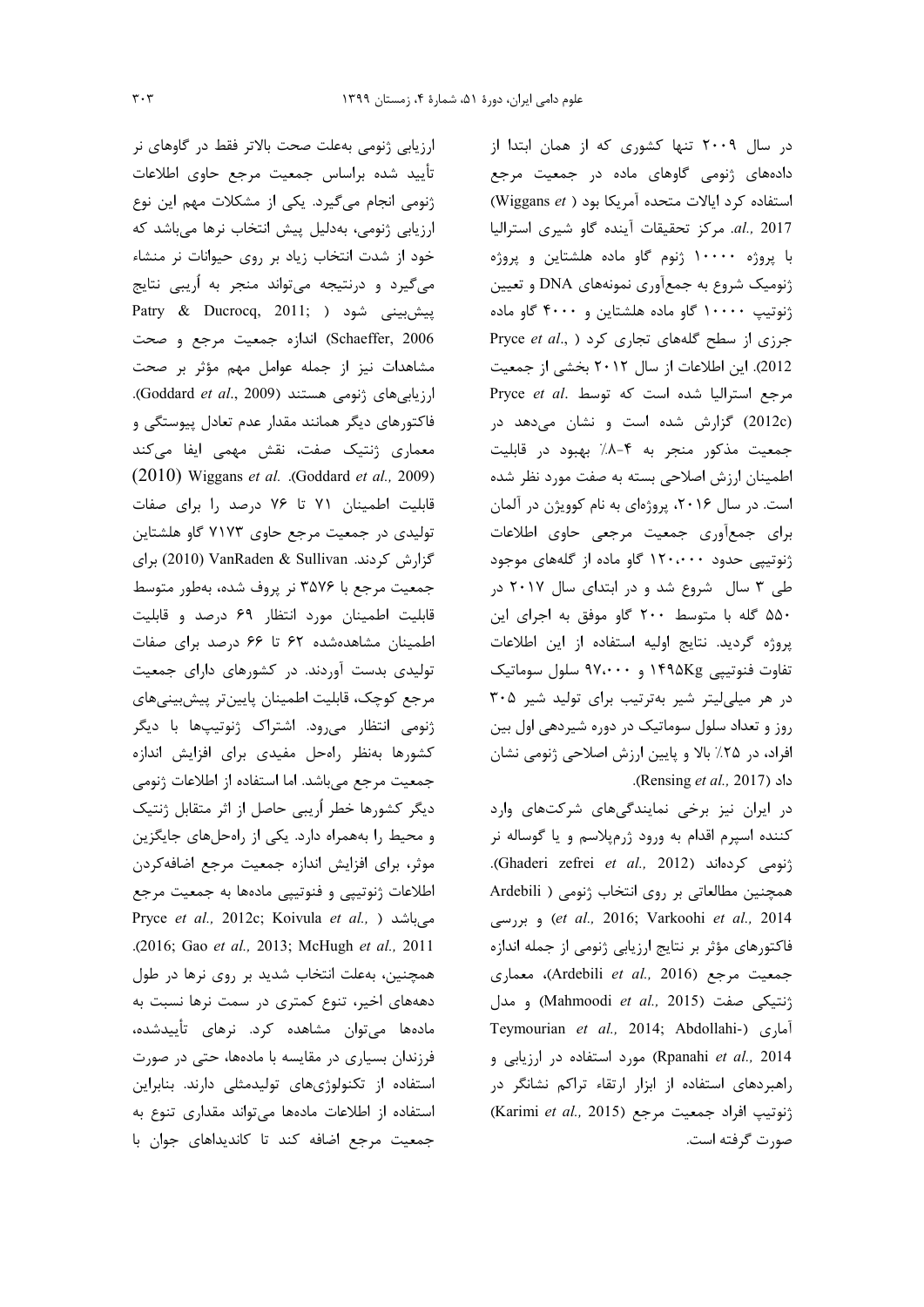صحت بیشتر و اُریب کمتر برای انتخاب پیش بینی و ر تبەبندى گردند.

در اين مطالعه اندازه جمعيت مرجع در سه حالت ۲۰۰۰، ۲۰۰۰ و ۴۰۰۰ رأسی در نظر گرفته شد. این گروهها شامل جمعیتهای مرجع نرها، مادهها و ترکیب نرها و مادهها بودند. البته با توجه به واقعیت موجود کشور و اطلاعات مركز اصلاحنژاد، اينكه گاوهاى (اسپرمها) نر وارداتی دارای ژنوتیپ که حداقل تعداد ۵۰ دختر به تولید رسیده داشته باشند، محدود بود، یک گروه ۱۰۰۰ رأسی برای نرها تشکیل شد. برای گروهبندی جمعیت مرجع، شش سناریوی مطالعاتی زیر طراحی شد. سناریوی اول: ۱۰۰۰ رأس نر سناریوی دوم: ۱۰۰۰ رأس ماده سناریوی سوم: ۱۰۰۰ رأس نر و ۱۰۰۰ رأس ماده سناریوی چهارم: ۲۰۰۰ رأس ماده سناریوی پنجم: ۱۰۰۰ رأس نر و ۳۰۰۰ رأس ماده سناریوی ششم: ۴۰۰۰ , أس ماده

انتخاب افراد نر ابتدا برای ۵۰۰۰ گاو نر نسل های ۲۷ و ۲۸ که دارای بالاترين ارزش اصلاحي (BV<sup>)</sup> بودند، با استفاده از اطلاعات فنوتییی و ژنوتییی مادههای نسل ۲۸ و ۲۹ با استفاده از ماتریس روابط خویشاوندی ژنومی به روش GBLUP، ارزش اصلاحی ژنومی پیشبینی گردید. سیس از بین این نرها، ۱۰۰۰ رأس گاو نر با ارزش اصلاحی ژنومی و قابلیت اعتماد بالا به عنوان جمعیت مرجع انتخاب شدند.

## سناريوهاي انتخاب افراد ماده

دو سطح وراثت پذیری پایین همانند صفات تولید مثلی  $(h^2 = \cdot/\mathbf{r} \cdot)$ و متوسط نظیر صفات تولیدی ( $h^2 = \cdot/\mathbf{r} \cdot \Delta$ ) در نظر گرفته شدند. سپس برای انتخاب مادههای جمعیت مرجع از بین افراد نسل های ۲۸ و ۲۹، چهار سناریوی مطالعاتی به صورت زیر طراحی شد: ١. سناريو اول: انتخاب تصادفي افراد ماده ( .DR

(Dam Random

٢. سناريو دوم: انتخاب افراد ماده بر اساس انتخاب کمترین و بیشترین ارزش فنوتیپی ( DBTP, Dam (Bottom & Top Phenotype

٣. سناريو سوم: انتخاب افراد ماده بر اساس بالاترين ارزش فنوتییی (DTP, Dam Top Phenotype)

۴. سناریو چهارم: انتخاب افراد ماده بر اساس بالاترين ارزش اصلاحي (DTE, Dam Top EBV)

افراد نسل ۳۰ با اندازه جمعیت ۱۰۰۰۰ فرد به عنوان جمعیت آزمون انتخاب شدند، سیس از بین این افراد ۱۰۰۰ فرد با ارزش اصلاحی (BV) بالا ژنوتیپ شدند.

كنترل كيفي دادهها

با توجه به اینکه شبیهسازی تصادفی بود، فراوانی آللی نشانگرهای ژنومی با افزایش نسل تحتتأثیر قرار گرفت. بنابراین ژنوتیپ افراد نر و ماده بر اساس كمترين فراواني آللي (MAF<sup>۲</sup>) 0/05، نرخ ژنوتيپ گمشده نشانگری و فردی کمتر از ۱۰ درصد و آزمون هاردی واینبرگ با درست نمائی کمتر از 0/00001 به کمک نرم افزار Plink تصحیح شدند و در نهایت ۳۷۶۷۱ نشانگر ژنومی (SNPs) برای تشکیل ماتریس باقى ماندند. $\rm{G}$ 

# تشکیل ماتریس روابط خویشاوندی شجره- ژنومی (Matrix H)

با توجه به این که تعداد زیادی از افراد جمعیت آزمون بدون ژنوتیپ نشانگری بودند. برای برآورد ارزش اصلاحی ژنومی از ماتریس روابط خویشاوندی شجره-ژنومی استفاده شد. این ماتریس به صورت روابط (۱) و (۲) تشکیل گردید.

$$
G = 0.95 * \frac{MM'}{2\Sigma P(1-P)} + 0.05 * A11
$$
 (1)

$$
H = \begin{bmatrix} G & G A_{11}^{-1} A_{12} \\ A_{21} A_{11}^{-1} G & A_{22} + A_{22} A_{11}^{-1} G A_{n}^{-1} A_{12} - A_{11}^{-1} A_{12} \end{bmatrix} (1)
$$

در روابط (۱) و (۲)، G ماتریس روابط خویشاوندی ژنومی افراد دارای ژنوتیپ نشانگرهای ژنومی، M بردار

<sup>2.</sup> Minor allele frequency

<sup>1.</sup> Breeding Value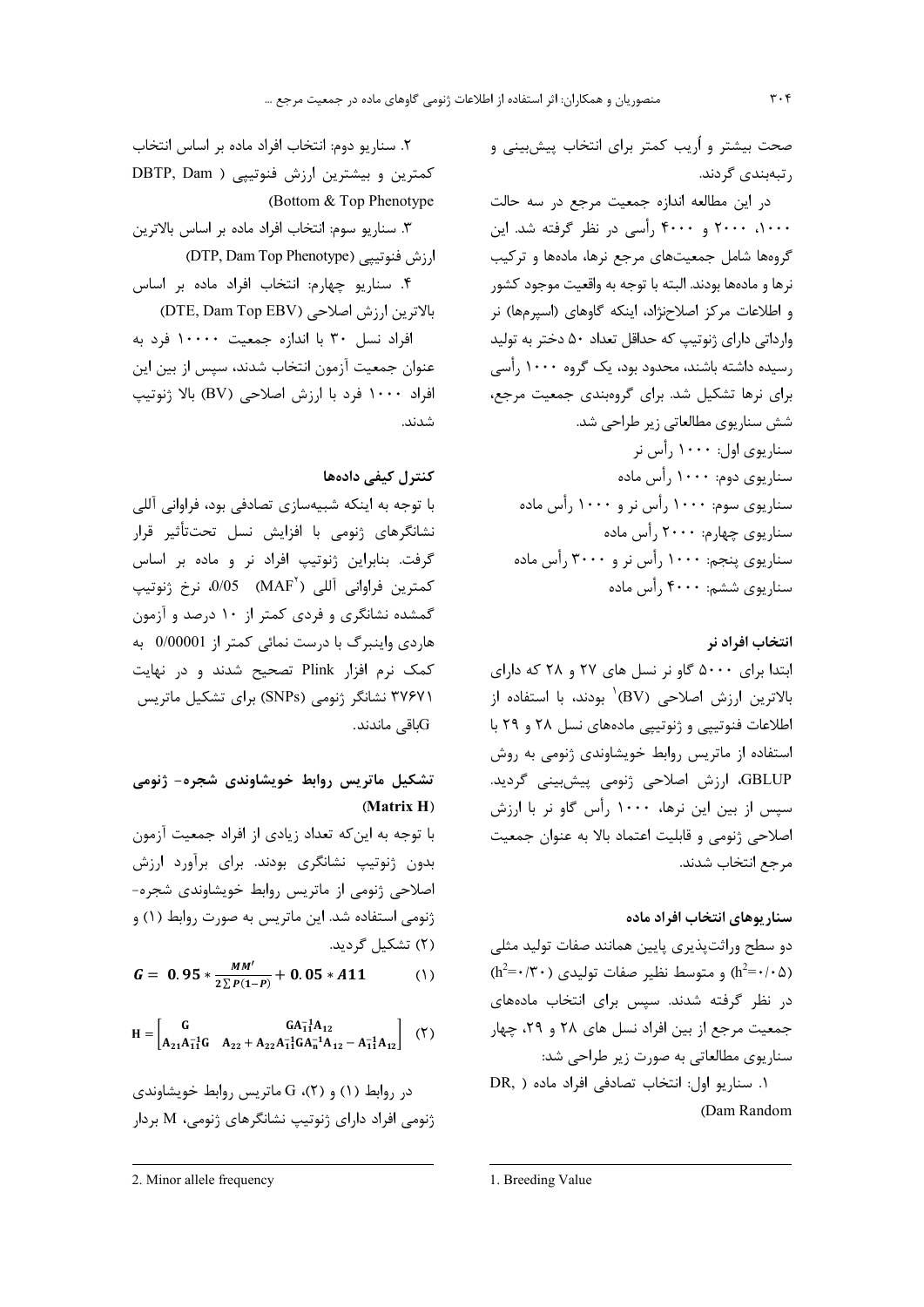عناصر نشانگری با ارزشهای اصلاحی به صورت 2p، 4-2p و 2-2p برای ژنوتیپهای A<sub>1</sub>A<sub>1</sub> و A<sub>2</sub>A<sub>2</sub>. p فراوانی آلل کوچک نشانگر ژنومی، H ماتریس روابط  $A_{22}$  خویشاوندی شجره-ژنومی کل افراد،  $A_{11}$  و ماتریسهای روابط خویشاوندی شجره افراد ژنوتیپ شده و بدون ژنوتیپ،  $A_{12}$  ماتریس کوواریانس خویشاوندی بین افراد ژنوتیپ شده و بدون ژنوتیپ VanRaden et al. 2009; Legarra et al., ) میباشند 2009). معكوس ماتريس H بهصورت زير است:  $H^{-1} = A^{-1} + \begin{bmatrix} 0 & 0 \\ 0 & G^{-1} - A^{-1} \\ 0 & 0 \end{bmatrix}$ 

 $\mathbf{A}^{-1}$ د، این رابطه  $\mathbf{A}^{-1}$ ، معکوس ماتریس روابط خویشاوندی برای حیوانات تعیین ژنوتیپشده است. با جایگزینی  $\mathrm{H}^{\text{-}1}$  به جای  $\mathrm{A}^{\text{-}1}$  معادلات مختلط این روش عبارت است از:

 $\begin{bmatrix} X'R^{-1}X & X'R^{-1}W \\ W'R^{-1}X & W'R^{-1}W + H^{-1}\alpha \end{bmatrix} \begin{bmatrix} \hat{b} \\ \hat{g} \end{bmatrix} = \begin{bmatrix} X'R^{-1}y \\ W'R^{-1}y \end{bmatrix}$ 

در این رابطه  $\frac{\sigma_e^2}{\sigma^2}=\alpha=\frac{\sigma_e^2}{\sigma^2}$  است. مزیت اصلی روش تکمرحلهای آن است که نرمافزاهای موجود برای پیشبینی های ژنتیکی را می توان بهآسانی تغییر داد و برای این روش بهکار گرفت. اما محاسبه  $\mathrm{H}^{\text{-}1}$  نیازمند آن است که  $\mathrm{G}^1$  با یک روش کارآمد محاسبه گردد. بنابراین در مواردی که تعداد حیوانات دارای ژنوتیپ زياد است، اين موضوع يک عامل محدودکننده است. مشکل دیگر این است که مقیاس  $\rm G$  و A باید دقیقاً مشابه هم باشد. به عنوان مثال هر دو با حیوانات پایه مشابه مقیاسبندی شوند. در غیر اینصورت GEBVهای حیوانات دارای ژنوتیپ اُریب خواهند بود.

# مدل آماري

برای پیشبینی ارزش اصلاحی ژنومی از مدل آماری Single Step BLUP و ماتریس روابط خویشاوندی شجره-ژنومی (ماتریس H) استفاده شد. مدل آماری استفاده شده در این روش به صورت رابطه (۳) بود:  $y_i = 1\mu + Z_{ii}g_i + e_i$  $(1)$ در رابطه (۳)، y<sub>i</sub> بردار رکورد فنوتیپی، ۱ بردار واحد، µ میانگین کل، Z<sub>ii</sub> ماتریس ارتباطدهنده اثرات

تصادفی به بردار مشاهدات، g بردار ارزش های اصلاحی ژنومی و e بردار اثرات باقی مانده می باشند. در این مدل آماری، آثار تصادفی شامل ارزشهای اصلاحی ژنومی هستند. بردار عوامل تصادفی و باقی مانده دارای  $\mathrm{g_i}\sim\mathrm{N}(0,\mathrm{H}\sigma_{\mathrm{a}}^{\mathrm{2}})$  توزیع نرمال با مشخصات به ترتیب  $e_i \sim N(0, D\sigma_e^2)$ میباشند. H ماتریس  $e_i \sim N(0, D\sigma_e^2)$ خویشاوندی، D ماتریس قطری وزندهی واریانس باقی مانده،  $\sigma_{\rm a}^{\, 2}$  واریانس ژنتیک افزایشی و  $\sigma_{\rm e}^{\, 2}$  واریانس .<br>باقیمانده هستند. ضریب وزندهی واریانس آثار باقی مانده ارزشهای اصلاحی ژنومی نرها از معکوس رابطه  $t^2 = \frac{r^2}{1 - r^2}$  برآورد شد، که در آن  $r^2$  قابلیت اعتماد ارزش اصلاحی ژنومی فردی میباشد. برای برآورد ارزش اصلاحی ژنومی با این روش آماری از Perez & de ) بكيج BGLR أنرم افزار R استفاده شد Los Campos., 2014). همچنین برای تجزیه واریانس و برآورد ارزش اصلاحی ژنومی، از روش نمونهگیری گیبس با ۵۵۰۰۰ دور شامل ۱۵۰۰۰ دور سوخته و ۴۰۰۰۰ دور برای برآورد ارزش اصلاحی استفاده شد Pérez & de Los Campos. 2014; Goddard & ) .(Haves, 2009)

برای مقایسه سناریوهای انتخاب جمعیت مرجع با یکدیگر، صحت و ضریب نااُریبی پیشبینی ارزش اصلاحی ژنومی برای هر کدام از سناریو های مطالعاتی برآورد شد. ضریب همبستگی پیرسون و ضریب رگرسیون خطی بین ارزش اصلاحی ژنومی و واقعی برای برآورد صحت و نااُریبی پیشبینی ارزش اصلاحی ژنومی محاسبه گردید.

# نتايج و بحث

سناريوي اول جمعيت مرجع (جدول ۱)

در ایران سالیانه تعداد محدودی گاو نر به عنوان والد (اسپرم وارداتی) به جمعیت گاوهای هلشتاین کشور وارد میشوند و به دلیل همین محدودیت واردات، احتمالاً تعداد محدودی از این پدران شانس حضور در جمعیت مرجع نرها را پیدا می کنند. نتایج این مطالعه نشان داد، با حضور ۱۰۰۰ , أس گاو نر موجود در

<sup>1.</sup> Bayesian Generalized Linear Regression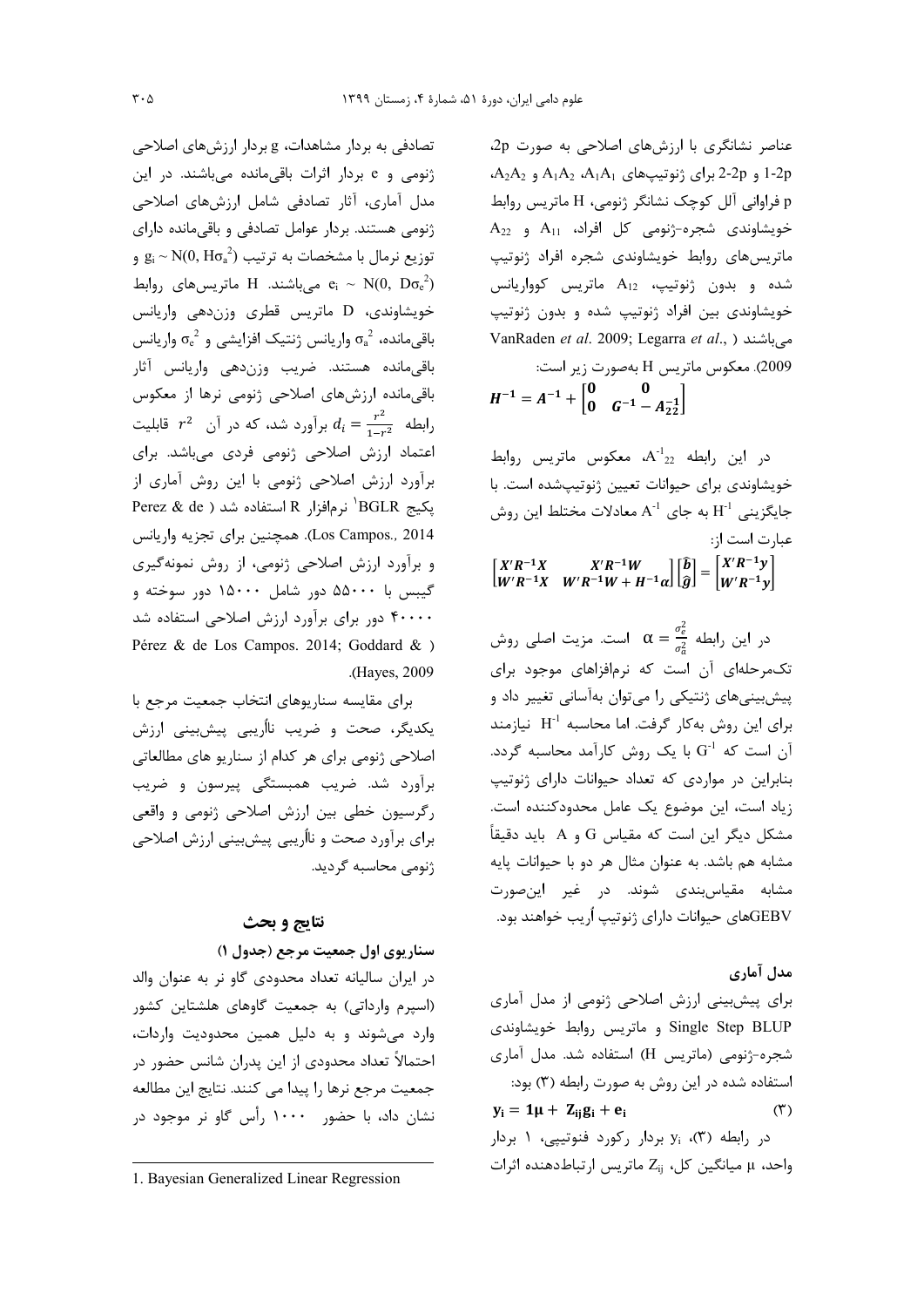جمعیت مرجع که اطلاعات ژنوتیپ دارند (سناریوی اول) و ۹۰۰۰ فرد دیگر که بدون ژنوتیپ هستند و با آگاهی از اینکه رابطه خویشاوندی روی صحت و نااُریبی پیش بینی ارزش اصلاحی بسیار مؤثر است؛ در نتيجه بهدليل تعداد نسبتاً كم اولاد نرها، رابطه ضعيف خویشاوندی بین افراد مرجع با آزمون پیش،بینی مىشود. ضمن اينكه صرفأ نصف آثار ژنتيكي نتاج با اطلاعات پدرها قابل توجيه هستند. بنابراين انتخاب رهای ژنوتیپ شده وارداتی (سناریوی اول جمعیت مرجع)، باعث پیش بینی ارزش اصلاحی با صحت پایین (۰/۱۱۷ و ۰/۱۱۷) و اُریبی بالا (۰/۴۲ و ۰/۴۲) نسبت به سایر سناریوهای انتخاب جمعیت مرجع به ترتیب  $\cdot$ (۰ هر دو سطح وراثت پذیری کم و متوسط (۰/۰۵ و ۰/۳) شد که با نتایج تحقیقات دیگر همخوانی دارد .(Gao *et al*., 2013; Koivula *et al*., 2018)

سنار يوي دوم جمعيت مرجع (جدول ٢)

با انتخاب ۱۰۰۰ رأس گاو ماده (سناریوی دوم جمعیت مرجع)، به صورت میانگین نسبت به جمعیت مرجع نرها در وراثتپذیری پایین صحت افزایش و اُريبي كاهش يافت. انتخاب مادهها با كمترين و بيشترين ارزش فنوتيپي، بيشترين صحت (۰/۰۹۶ و ۰/۱۲۳) و همچنین انتخاب مادهها با ارزش فنوتیپی بالا، كمترين أريبي (١/٢٢ و ٠/٧٧٩) را نسبت به ساير

سناريوهاى انتخاب مادهها و جمعيت مرجع نرها به ترتیب در هر دو سطح وراثتپذیری (۰/۰۵ و ۰/۰۳) نشان دادند. انتخاب مادهها با ارزش اصلاحی بالا به دلیل اینکه کمترین رابطه خویشاوندی با جمعیت آزمون را دارا بودند، کمترین میزان صحت (۰۴۵ و ۰/۰۵۸ .) انسبت به سایر سناریوها نشان داد (سناريوي چهارم انتخاب مادهها). اين موضوع به دليل این است که در برنامه پرورشی و اصلاحنژادی گله ها، مادههای با ارزش فنوتییی بالا به عنوان والدین نسل بعد در جمعیتهای تجاری باقی می مانند (و مادههای با ارزش فنوتيپي پايين حذف ميشوند) ولي مادههاي با ارزش اصلاحی بالا خیلی مورد توجه قرار نمی گیرند، لذا رابطه خویشاوندی این گروه از مادهها با جمعیت آزمون كاهش خواهد يافت. مادههاى انتخابى با ارزش فنوتیپی، اکثریت مادران یا مادربزرگهای جمعیت آزمون هستند و نسبت به جمعیت مرجع نرها، رابطه خويشاوندي آنها با نتاج جمعيت آزمون قوي تر است. اما تعداد محدود مادههای انتخابی باعث گردیده است، كه تمامى نتاج رابطه خويشاوندى قابل ملاحظهاى با جمعیت مرجع نداشته باشند. بنابراین صحت کمتر و اريبي بيشتر نسبت به اندازه جمعيت مرجعهاى بزرگتر دارند (که در سایر کشورها با اندازه جمعیت مرجع خيلي بزرگتر ارزيابيها اجرا ميشوند) ( Jenko .(*et al.,*2017; Koivula *et al.,* 2016

جدول ۱. صحت و ضریب نااُریبی سناریوی اول گروهبندی جمعیت مرجع (نرها)

Table 1. The accuracy and unbiased coefficient of first scenario for developing the reference population (Males)

| Scenario | $h^2$ = 0.05       |                             | $h^2 = 0.3$         |                    |  |
|----------|--------------------|-----------------------------|---------------------|--------------------|--|
|          | The accuracy of BV | Unbiased factor             | the accuracy of BV  | Unbiased factor    |  |
|          | $0.053(0.0085)m*$  | $0.209(0.035)$ <sup>1</sup> | $0.117(0.015)^{gh}$ | $0.422(0.059)^{g}$ |  |

\$ Standard Error(±SE)

\* Mean Comparison Grouping

جدول ۲. صحت و ضریب نااُریبی سناریوی دوم گروهبندی جمعیت مرجع (۱۰۰۰ حیوان ماده)

| Table 2. The accuracy and unbiased coefficient of second scenario for developing the reference population (1000 Females) |  |  |
|--------------------------------------------------------------------------------------------------------------------------|--|--|
|--------------------------------------------------------------------------------------------------------------------------|--|--|

| 1000 Females             | $h^2 = 0.05$        |                    | $h^2 = 0.3$         |                             |
|--------------------------|---------------------|--------------------|---------------------|-----------------------------|
| Female scenarios         | The accuracy of BV  | Unbiased factor    | The accuracy of BV  | Unbiased factor             |
| 1 <sup>st</sup> Scenario | $0.091(0.009s)g*$   | $0.291(0.072)^{1}$ | $0.111(0.010)^{h}$  | $0.316(0.009)^1$            |
| $2nd$ Scenario           | $0.096(0.005)^{fg}$ | $0.071(0.045)^1$   | $0.123(0.004)^{fg}$ | $0.117(0.035)^m$            |
| $3rd$ Scenario           | $0.073(0.009)$ hi   | $1.22(0.013)^{b}$  | $0.069(0.010)^1$    | $0.779(0.010)^e$            |
| $4th$ Scenario           | $0.045(0.006)^n$    | $0.362(0.078)^h$   | $0.058(0.008)^m$    | $0.217(0.063)$ <sup>1</sup> |
| Mean                     | 0.076               | 0.486              | 0.090               | 0.357                       |

\$ Standard Error(±SE)

\* Mean Comparison Grouping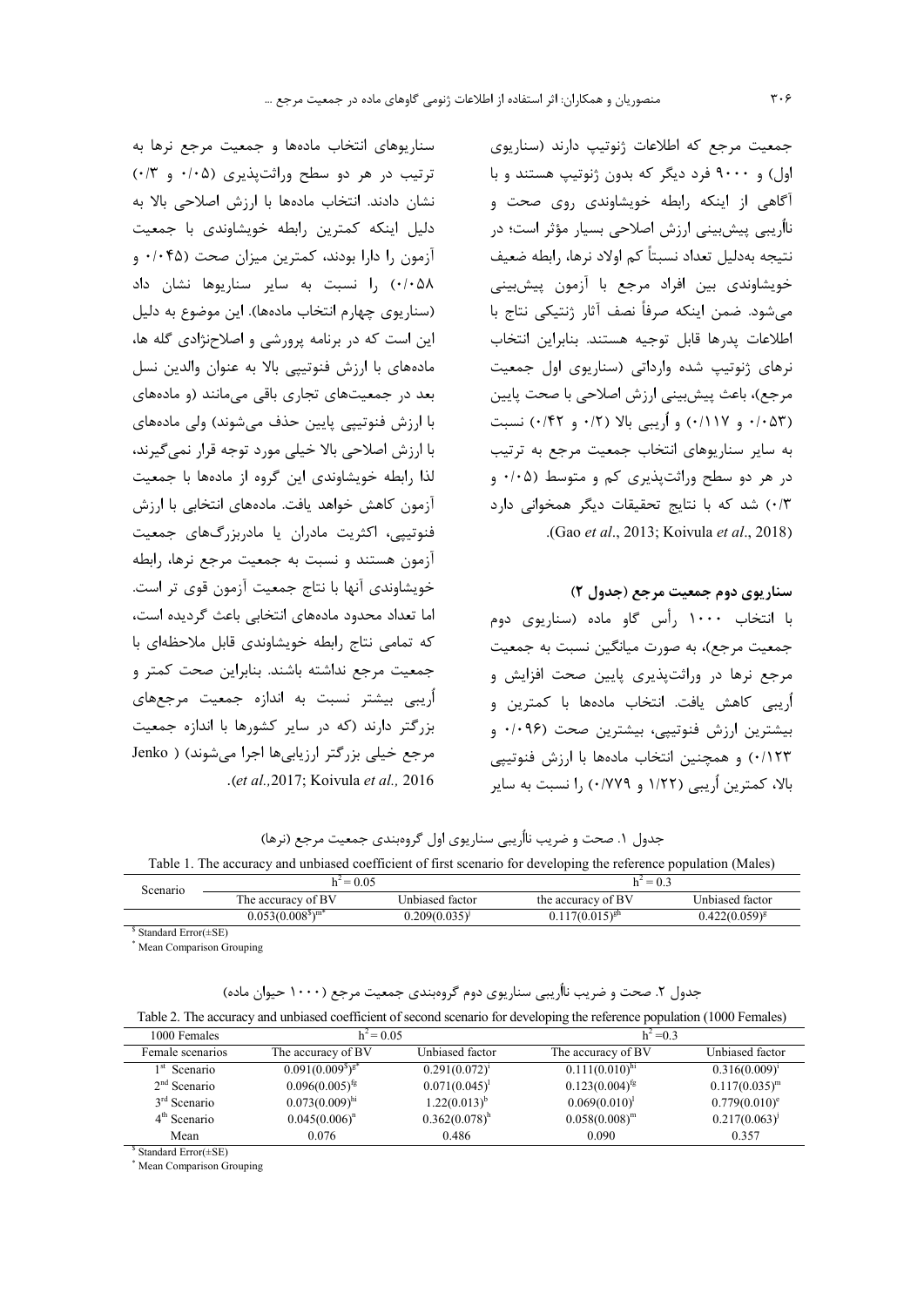سناريوي سوم جمعيت مرجع (جدول ٣) با ترکیب ۱۰۰۰ رأس نر و ۱۰۰۰ رأس ماده (سناریوی سوم جمعیت مرجع)، به صورت میانگین نسبت به دو سناریوی انتخاب جمعیت مرجع قبلی در وراثتپذیری ۰/۳ صحت افزایش و اُریبی کاهش یافت. ترکیب نرها با مادههای دارای بیشترین و کمترین ارزش فنوتییی (سناریوی دوم)، بیشترین صحت (۰/۱۰۷ و ۰/۱۵۹) و مادههای با ارزش فنوتییی بالا (سناریوی سوم انتخاب مادهها)، کمترین اُریبی را نسبت به سایر سناریوهای انتخاب مادهها (١٧٢٧ و ١٨۴٨) به ترتيب در هر دو سطح وراثت پذیری (۰/۰۵ و ۰/۳) نشان دادند. در این سناریوی جمعیت مرجع، ترکیب نرها و مادههای با ارزش فنوتییی با افزایش اندازه جمعیت و رابطه خویشاوندی بین جمعیتهای مرجع و آزمون باعث افزایش صحت و کاهش اُریبی نسبت به سایر سناريوهاي انتخاب مادهها شده است. همچنين باعث توجيه بهتر ارزشهاي ژنتيكي نتاج با اطلاعات والدين نسبت به دو سناريوي قبلي شده است. البته با توجه به اینکه افراد ماده با رکورد فنوتییی و نرها با ارزشهای اصلاحی برای پیش بینی ارزش اصلاحی نتاج استفاده شدهاند، اُریبی برآورد ارزشهای اصلاحی افزایش یافته است. (Koivula et al.,2014).

سناريوي چهارم جمعيت مرجع (جدول ۴)

با انتخاب ۲۰۰۰ رأس ماده (سناريوي چهارم جمعيت مرجع)، به صورت میانگین نسبت به سناریوهای انتخاب جمعیت مرجع قبلی، صحت افزایش و اُریبی کاهش یافت. در سناریوی چهارم جمعیت مرجع، انتخاب مادهها با بیشترین و کمترین ارزش فنوتیپی (سناريوي دوم انتخاب مادهها)، بيشترين صحت (۰/۱۱۹ و ۰/۱۷۵) و انتخاب مادهها با ارزش فنوتییی بالا (سناریوی سوم انتخاب مادهها) کمترین اُریبی (۱/۳۳ و ۱/۰۰) ,ا نسبت به سایر سناریوهای انتخاب مادهها به ترتیب در هر دو سطح وراثتیذیری (۰/۰۵ و ٠/٣) نشان دادند. با افزایش تعداد مادهها و همچنین ۔<br>تعداد مادرها و مادربزر*گ*ھای جمعیت آزمون در جمعیت مرجع، رابطه خویشاوندی بین جمعیتهای مرجع و آزمون افزایش یافت. بنابراین ارزش ژنتیکی نتاج بیشتر توجیه گردیده و باعث افزایش صحت و كاهش أريبي شده است (Plieschke et al.,2016).

سناريوي پنجم جمعيت مرجع (جدول ۵) با ترکیب ۱۰۰۰ ,اُس گاو نر با ۳۰۰۰ ,اُس گاو ماده (سناریوی پنجم انتخاب جمعیت مرجع)، به صورت میانگین نسبت به سایر سناریوهای جمعیت مرجع در وراثت پذیری ۰/۳، صحت افزایش و اُریبی کاهش یافت.

جدول ۳. صحت و ضریب نااُریبی سناریوی سوم گروهبندی جمعیت مرجع (۱۰۰۰ حیوان نر و ۱۰۰۰ حیوان ماده) Table 3. The accuracy and unbiased coefficient of third scenario for developing the reference population

| TOOO Peniales and TOOO Males) |                     |                        |                     |                     |  |  |
|-------------------------------|---------------------|------------------------|---------------------|---------------------|--|--|
| 1000 Females and 1000 Males   | $h^2 = 0.05$        |                        | $h^2 = 0.3$         |                     |  |  |
| Female scenarios              | The accuracy of BV  | Unbiased factor        | The accuracy of BV  | Unbiased factor     |  |  |
| $1st$ Scenario                | $0.070(0.0035)ij*$  | $0.076(0.010)^{kl}$    | $0.134(0.009)^{de}$ | $0.208(0.012)^{jk}$ |  |  |
| $2nd$ Scenario                | $0.107(0.003)^{de}$ | $0.067(0.038)^1$       | $0.159(0.003)^{bc}$ | $0.113(0.046)^m$    |  |  |
| $3rd$ Scenario                | $0.068(0.011)^{1}$  | $0.727(0.009)^{\circ}$ | $0.098(0.007)^{k}$  | $0.848(0.007)^d$    |  |  |
| $4th$ Scenario                | $0.056(0.011)^{lm}$ | $0.063(0.041)^{1}$     | $0.101(0.008)^{k}$  | $0.163(0.053)^1$    |  |  |
| Mean                          | 0.075               | 0.233                  | 0.123               | 0.333               |  |  |

<sup>S</sup> Standard Error(+SE)

\* Mean Comparison Grouping

جدول ۴. صحت و ضریب نااُریبی سناریوی چهارم گروهبندی جمعیت مرجع (۲۰۰۰ حیوان ماده ) Table 4. The accuracy and unbiased coefficient of fourth scenario for developing the reference population (2000 Females)

| 2000 Females             | $h^2$ = 0.05           |                    | $h^2 = 0.3$         |                     |
|--------------------------|------------------------|--------------------|---------------------|---------------------|
| Female scenarios         | The accuracy of BV     | Unbiased factor    | The accuracy of BV  | Unbiased factor     |
| 1 <sup>st</sup> Scenario | $0.111(0.0045)d*$      | $0.285(0.012)^{1}$ | $0.135(0.011)^d$    | $0.385(0.010)^h$    |
| $2nd$ Scenario           | $0.119(0.004)^{\circ}$ | $0.111(0.046)^{k}$ | $0.175(0.004)^{a}$  | $0.176(0.038)^1$    |
| $3rd$ Scenario           | $0.061(0.016)^{kl}$    | $1.335(0.006)^{a}$ | $0.109(0.007)^9$    | $1.000(0.009)^a$    |
| $4th$ Scenario           | $0.090(0.009)^{s}$     | $0.538(0.061)^t$   | $0.117(0.011)^{gh}$ | $0.402(0.047)^{gh}$ |
| Mean                     | 0.095                  | 0.567              | 0.134               | 0.490               |

 $$ Standard Error(\pm SE)$ 

\* Mean Comparison Grouping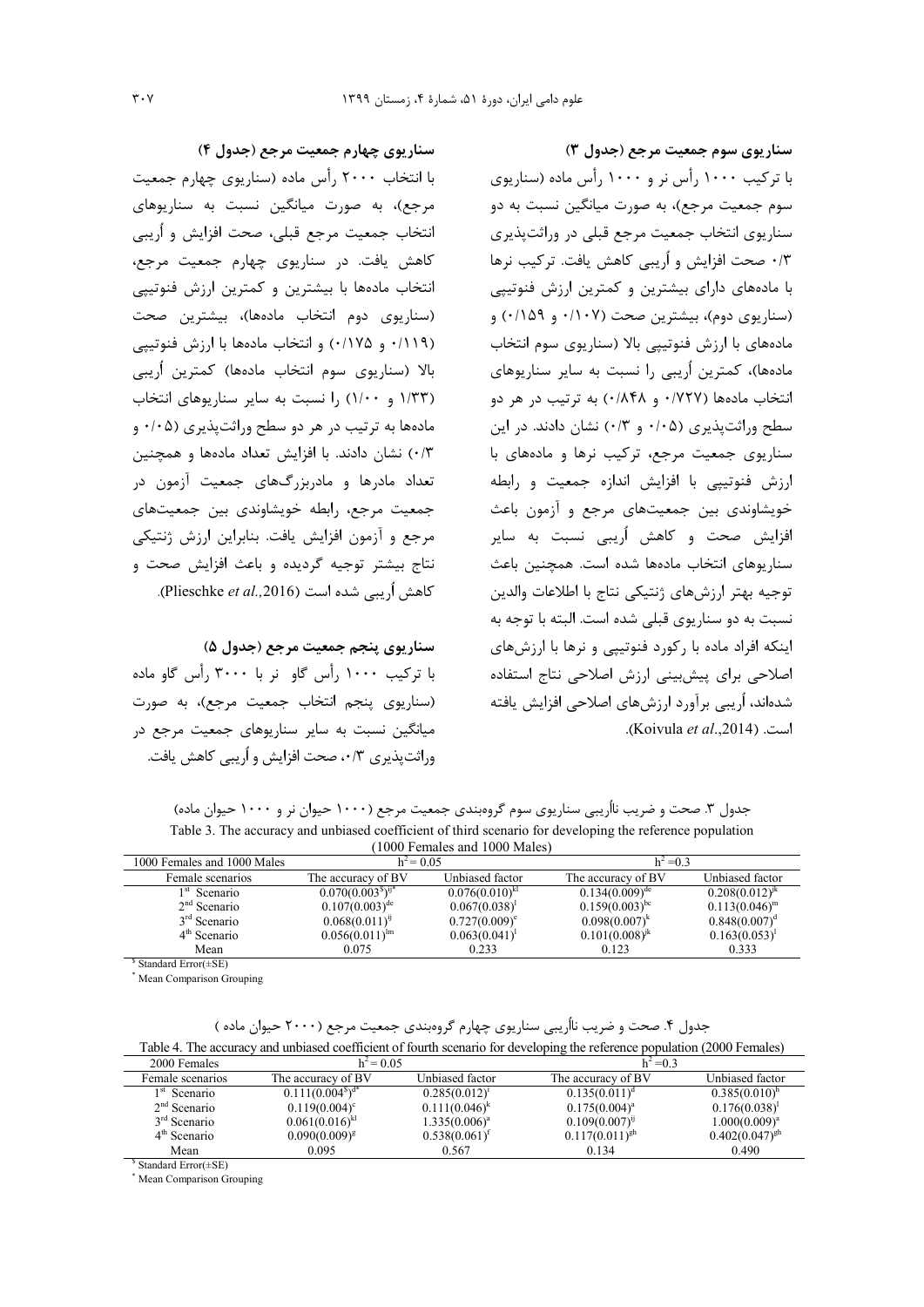| TOOO Males and 3000 Females) |                     |                     |                     |                        |  |
|------------------------------|---------------------|---------------------|---------------------|------------------------|--|
| 3000 Females and 1000 Males  | $h^2 = 0.05$        |                     | $h^2 = 0.3$         |                        |  |
| Female scenarios             | The accuracy of BV  | Unbiased factor     | The accuracy of BV  | Unbiased factor        |  |
| 1 SU<br>Scenario             | $0.078(0.0045)h*$   | $0.061(0.012)^1$    | $0.152(0.012)^{c}$  | $0.176(0.010)^{kl}$    |  |
| $2nd$ Scenario               | $0.102(0.003)^{et}$ | $0.048(0.032)^{lm}$ | $0.160(0.001)^{bc}$ | $0.117(0.059)^m$       |  |
| $3rd$ Scenario               | $0.092(0.009)^{8}$  | $0.830(0.008)^d$    | $0.127(0.012)^{ct}$ | $0.894(0.011)^{\circ}$ |  |
| $4th$ Scenario               | $0.064(0.011)^{k}$  | $0.024(0.054)^m$    | $0.140(0.009)^d$    | $0.167(0.053)^1$       |  |
| Mean                         | 0.084               | 0.240               | 0.144               | 0.338                  |  |

جدول ۵. صحت و ضریب نااُریبی سناریوی پنجم گروهبندی جمعیت مرجع (۱۰۰۰ حیوان نر و ۳۰۰۰ حیوان ماده) Table 5. The accuracy and unbiased coefficient of fifth scenario for developing the reference population

<sup>\$</sup> Standard Error(±SE)

\* Mean Comparison Grouping

سناريوى دوم انتخاب مادهها باعث بهبود پيشبيني ارزش اصلاحی شد. بیشترین صحت پیشبینی ارزش اصلاحی، با انتخاب ۲۰۰۰ و ۴۰۰۰ ماده و با بیشترین و کمترین ارزش فنوتیپی (سناریوی دوم انتخاب مادەھا) حاصل گرديد.

بهطور كلي، سناريوي دوم انتخاب مادهها بيشترين صحت و سناریوی سوم انتخاب مادهها کمترین اُریبی را داشت. زمانی که صحبت از برآورد اُریبی می شود، یعنی این که چقدر ضریب نااُریبی به یک نزدیک است که در اینصورت آن سناریوی مطالعاتی نااُریب میباشد.

بنابراین در تمامی سناریوهای جمعیت مرجع، ضریب نااُريبي سناريوي سوم انتخاب مادهها (انتخاب مادههاي با ارزش فنوتییی بالا) کمترین فاصله از یک را داشت و اصطلاحا نااُريب بود. انتخاب نرها به عنوان جمعيت مرجع، کمترین صحت و بیشترین اُریبی را نسبت به سایر سناریوهای جمعیت مرجع نشان داد. با افزودن مادهها به جمعیت نرها، صحت افزایش و اُریبی کاهش یافت. اما انتخاب مادهها مطابق با سناریوی دوم به عنوان جمعیت مرجع بیشترین صحت و کمترین اُریبی را نشان داد.

نتايج اين تحقيق با ساير مطالعات همخواني داشت. در مطالعهای، با بررسی تئوری و نتایج عملی در استراتژیها و روشهای افزایش صحت برای ارزش ژنومی مستقیم (DGV=Direct Genomic Value) در جمعیتهای گاو شیری با تعداد کم (جمعیتهای كوچك)، افزايش جمعيت مرجع به صورت اضافه Lund et ) كردن حيوانات از ديگر جمعيتهاي مرجع ( Lund et al., 2016)، هنگامی که حیوانات اضافهشده از گروههای ژنتیکی نزدیک همان نژاد باشند، باعث افزایش قابل توجهی در صحت برآورد ارزش ژنومی مستقیم مے شود.

انتخاب مادهها با بیشترین و کمترین ارزش فنوتییی (سناریوی دوم انتخاب مادهها)، بیشترین صحت (۰/۱۰۲ و ١/١۶٠) و انتخاب مادهها با ارزش فنوتيپي بالا (سناریوی سوم انتخاب مادهها) کمترین اُریبی (۸۳۰+۰ ٠/٨٩۴) ,ا نسبت به ساير سناريوهاى انتخاب مادها به ترتیب در هر دو سطح وراثتپذیری (۰/۰۵ و ۰/۳) نشان دادند. اضافه کردن تعداد ۳۰۰۰ ماده به ترکیب نرها باعث افزایش صحت و کاهش اُریبی شد. اما نسبت به زمانی که تنها ۲۰۰۰ ماده به عنوان جمعیت مرجع انتخاب شدند، بهبودی حاصل نشد.

سناريوي ششم جمعيت مرجع (جدول ۶)

با انتخاب ۴۰۰۰ فرد ماده (سناریوی ششم جمعیت مرجع)، به صورت میانگین نسبت به سایر سناریو، بيشترين صحت و كمترين أريبي مشاهده شد. انتخاب مادهها با بیشترین و کمترین ارزش فنوتیپی (سناریوی دوم انتخاب مادهها)، بیشترین صحت (۱۵۷/۰ و ۰/۱۷۵) و انتخاب مادهها با ارزش فنوتیپی بالا (سناریوی سوم انتخاب مادهها) کمترین اُریبی (۱/۰۴۶ و ۰/۹۳۷) را نسبت به سایر سناریوهای انتخاب مادهها به ترتیب در هر دو سطح وراثتیذیری (۰/۰۵ و ۰/۳) نشان دادند. در این سناریو با توجه به اینکه با افزایش اندازه جمعیت مادهها، مادرها و مادربزرگهای نتاج جمعیت آزمون افزایش یافتند. به همین دلیل روابط خویشاوندی بالاتری بین جمعیتهای مرجع و آزمون نسبت به سایر سناریوهای جمعیت مرجع وجود دارد. افزایش صحت و کاهش اُریبی پیشبینی ارزش اصلاحی در این سناریوی جمعیت مرجع به خاطر همين افزايش روابط خويشاوندي مىباشد. البته افزایش تعداد مادهها از ۲۰۰۰ فرد به ۴۰۰۰ فرد با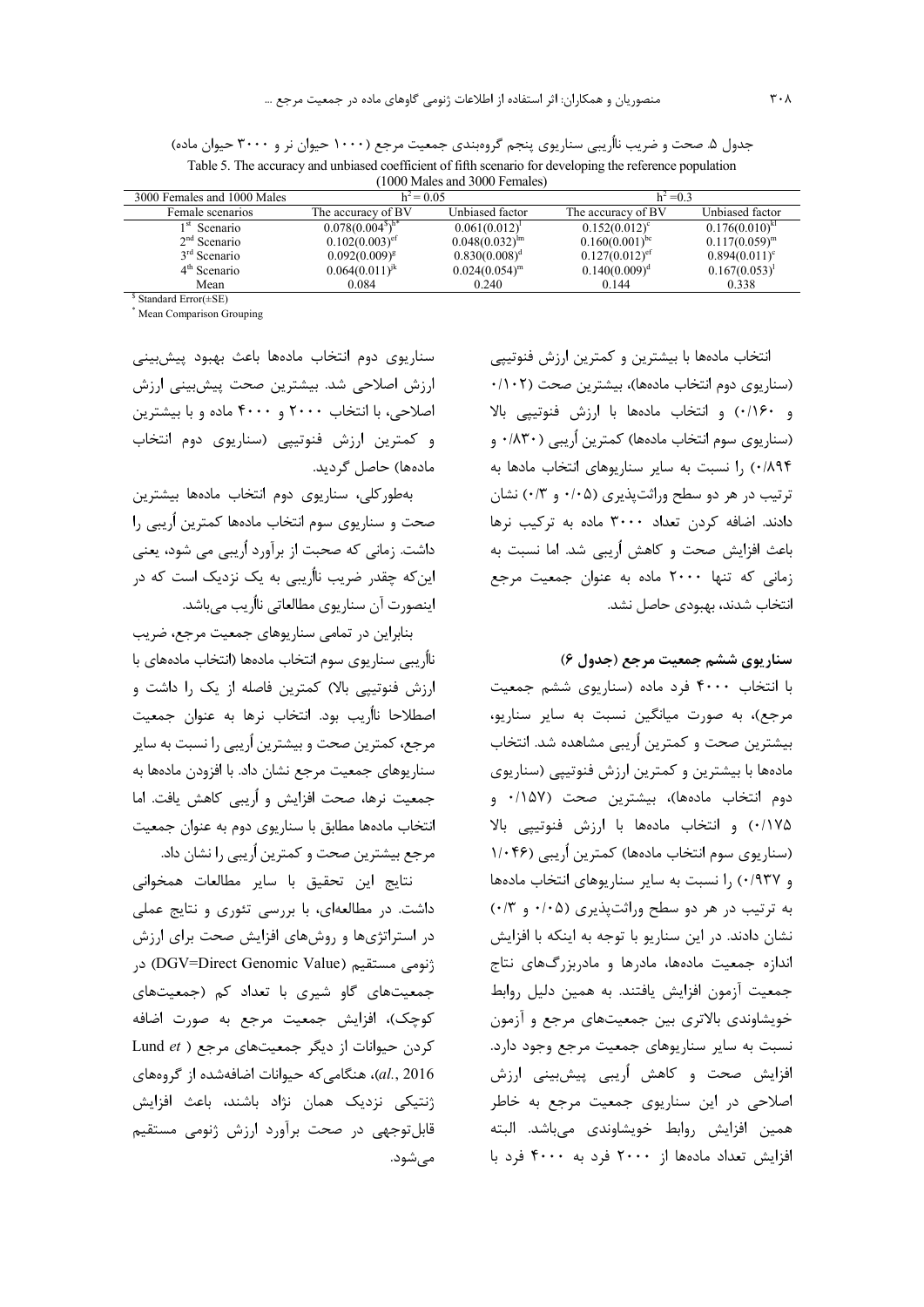| 4000 Females             | $h^2 = 0.05$       |                         | $h^2 = 0.3$        |                     |
|--------------------------|--------------------|-------------------------|--------------------|---------------------|
| Female scenarios         | The accuracy of BV | Unbiased factor         | The accuracy of BV | Unbiased factor     |
| 1 <sup>st</sup> Scenario | $0.149(0.0048)b*$  | $0.343(0.009)^h$        | $0.162(0.004)^{b}$ | $0.432(0.016)^{s}$  |
| $2nd$ Scenario           | $0.157(0.003)^{a}$ | 0.176(0.044)            | $0.175(0.005)^{a}$ | $0.180(0.039)^{kl}$ |
| $3rd$ Scenario           | $0.100(0.006)^t$   | $1.046(0.0138)^{\circ}$ | $0.137(0.007)^d$   | $0.937(0.008)^{b}$  |
| $4th$ Scenario           | $0.119(0.011)^c$   | $0.498(0.054)^{8}$      | $0.172(0.009)^{a}$ | $0.477(0.185)^t$    |
| Mean                     | 0.131              | 0.515                   | 0.161              | 0.506               |

جدول ۶. صحت و ضریب نااُریبی سناریوی ششم گروهبندی جمعیت مرجع (۴۰۰۰ حیوان ماده) Table 6. The accuracy and unbiased coefficient of sixth scenario for developing the reference population (4000 Females)

<sup>\$</sup> Standard Error(+SE)

\* Mean Comparison Grouping

و همانطور که انتظار می فت، اضافهکردن هر دو منبع اطلاعات، بهترين استراتژي بود.

همچنین بهروزرسانی جمعیت مرجع برای صفاتی که اندازهگیری آنها سخت میباشد، با تکیه بر یک جمعیت مرجع گاو ماده در طول زمان بسیار مهم است (Pszczola & Calus, 2016). این محققین تعداد گاوهای مورد نیاز که هر نسل باید اضافه شود تا صحت ثابت باقی بماند ,ا مدنظر قرار دادند و نشان دادند که با ۲۰۰۰ گاو ماده در جمعیت اولیه، لازم است در هر نسل بهطور متوسط برای اضافه کردن ۶۰۰ گاو برای رسیدن به آن هدف اضافه شود. در این پژوهش هم مشاهده شد که استفاده از مادهها به صورت متوسط عملکرد بهتری نسبت به سایر سناریوهای انتخاب جمعیت مرجع داشت. در تحقیق دیگری .Dehnavi et al (2018) انتخاب گاوهای ماده در دو کران بالا و پایین ارزش اصلاحی که حداکثر صحت ارزش اصلاحی را نیز داشتند، به عنوان بیشترین افزایش صحت ارزیابی ژنومی برای افزودن به جمعیت مرجع اعلام کردند. به دنبال آن روشهای ژنوتیپ کردن تصادفی و افراد در دو کران بالا و پایین ارزش اصلاحی که به ترتیب بیشترین افزایش صحت ارزیابی ژنومی را نشان دادند برای اضافه کردن به جمعیت مرجع معرفی نمودند.

# نتیجەگیرى كلى

بهطورکلی، در جمعیت آزمون با اندازه ۱۰ هزار فرد و با در اختیار داشتن صرفاً ۱۰۰۰ ژنوتیپ نتاج، زمانیکه به تدریج (۱۰۰۰، ۲۰۰۰، ۳۰۰۰ و ۴۰۰۰) مادههای ژنوتیپ شده به جمعیت مرجع اضافه می شوند، صحت پیش بینی ارزش اصلاحی افزایش می یابد. همچنین جوامع مرجع که بر اساس مشارکت گروههای ماده در

در این حالت استراتژی افزایش ارتباط بین ژنوتیپهای حیوانات پیشبینیشده (جمعیت تأیید) و فنوتيپها در جمعيت مرجع، اميدواركننده مىباشد. ولی هنگامی که حیوانات اضافه شده از نژادهای متفاوت باشند، افزایش صحت حاصل نخواهد شد. بخصوص زمانی که فاصله جمعیت افزودهشده با نژاد مبنای خیلی زیاد باشد، به نظر میرسد استراتژی مناسب در این مورد برای طراحی مدل، تمرکز پیشبینی های ژنومی بر نشانگرهای نزدیک به واریانتھای علّی باشد.

در مطالعه دیگری، نشان داده شد که در گاوهای شیری، یکی از راههای معمول برای افزایش اندازه جمعيت مرجع، افزودن جمعيت ماده ژنوتيپ شده به گاوهای نر موجود در جمعیت مرجع است ( Koivula et al., 2016). افزایش ٢ تا ۴ درصد به صحت ارزیابی در صفات تولیدی، زمانی که ۷۱۴۳ گاو ماده ژنوتیپشده به جمعیت ۴۴۱۳ رأسی از گاوهای نر اضافه گردید، بهدست آمد. این محققین نشان دادند كه اضافه كردن صرفاً مادران گاوهاي نر (Bull Dams) و دختران آنها به جمعیت مرجع از آنجائیکه نشان دهنده یک گروه انتخاب شده از حیوانات است، در ارزیابی تکمرحلهای (Single-step evaluation) ایجاد اُ<sub>ر</sub>یبی مینماید.

علاوه بر مطالعات بالا تحقیق دیگری روی گاوهای دانمار کی انجام شد (Su et al., 2016) که پتانسیل بهبود پیش بینی های ژنتیکی در جمعیت مرجع گاوهای جرزی دانمارکی (۱۰۵۰ تا ۱۲۵۰ گاو نر) را با اضافه کردن ۱۱۵۰ گاو نر جرزی آمریکائی، ۴۸۰۰ گاو ماده جرزی دانمارکی و یا هر دو نمونه، مورد بررسی قرار میداد. نتایج نشان داد که بهطور متوسط، اضافه کردن گاو ماده نسبتاً سودمندتر از اضافه کردن گاو نر جرزی ایالات متحده بود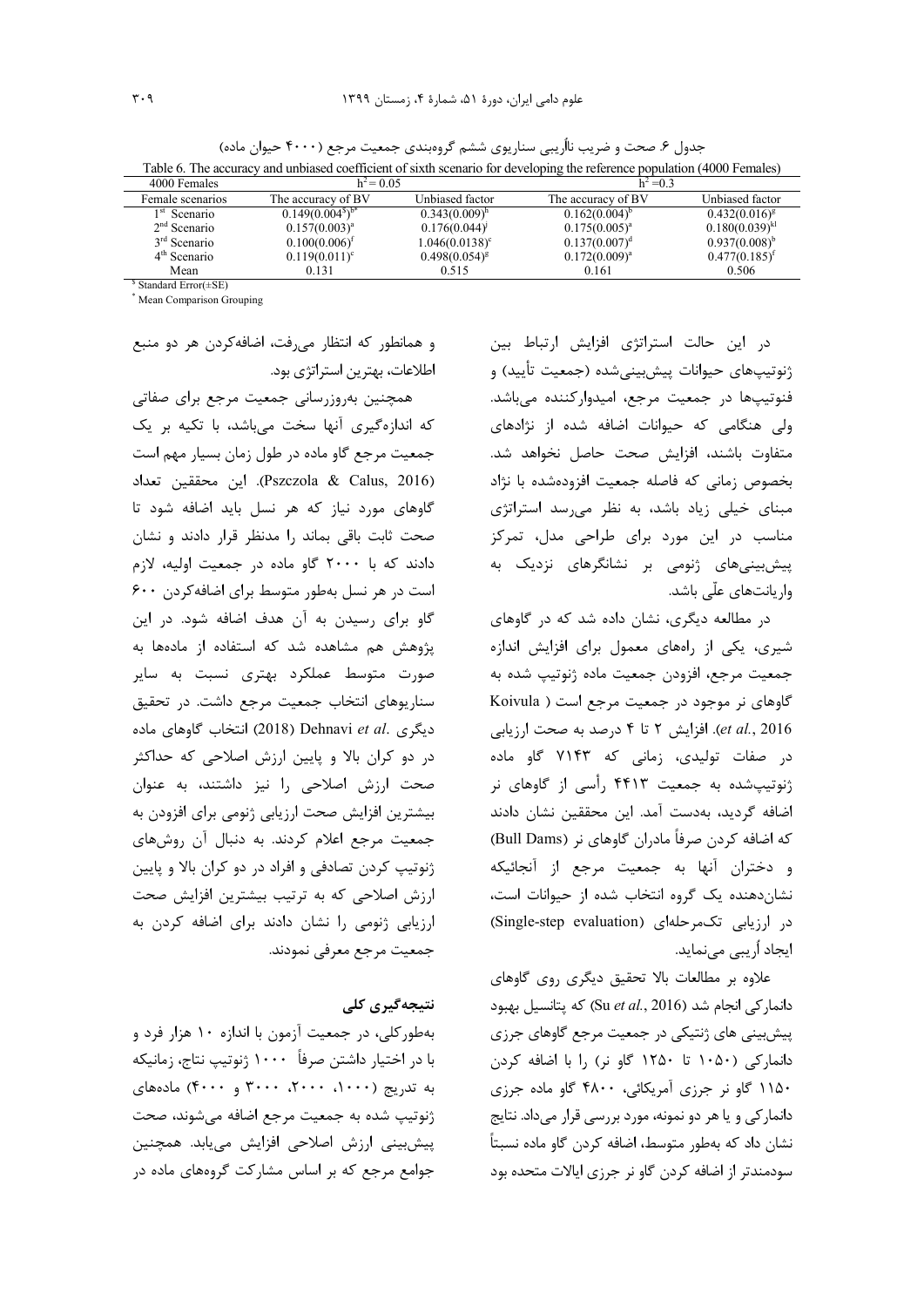| گاو ماده (انتخاب مادهها با بیشترین و کمترین ارزش  |  |
|---------------------------------------------------|--|
| فنوتیپی) در کنار تعداد محدود نر ژنوتیپ شده افراد  |  |
| آزمون، ميتواند باعث بهبود پيشبيني ارزش اصلاحي     |  |
| و نااُریبی برآورد ارزش اصلاحی در ارزیابی ژنومی در |  |
| برنامههای اصلاحنژاد با صرف کمترین هزینه شود.      |  |

کنار نرها تشکیل شوند، نسبت به روش های اصلاحنژاد ژنومی متکی بر جمعیت مرجع منحصر از گاو نر، برتری دارد و باعث بهبود پیشبینی ارزش اصلاحی و كاهش أريبي ميشوند. بنابراين با توجه به نتايج اين نحقیق، استفاده از جمعیت مرجع شامل ۲۰۰۰ رأس

#### **REFERENCES**

- 1. Abdollahi-Arpanahi, R., Pakdel, A., Nejati-Javaremi, A. & Moradi Shahbabak, M. (2014). Comparison of genomic evaluation methods in complex traits with different genetic architecture.*Iranian Journal of Animal Sceince*, 15(1), 65-67. (In Persian)
- 2. Ardebili, R.A., Shadparvar, A.A. & Shakalgorabi, S.J. (2016). Comparison of genetic gain for milk production in Holstein cows in Iran resulted from progeny test and genomic selection and effect of number of young bulls on it. *Animal Production Research*, 5(2), 37-45. (In Persian)
- 3. Baneh, H., Nejati-Javaremi, A., Rahimi-Mianji, GH. & Honarvar, M. (2017). Genomic evaluation of threshold traits with different genetic architecture using Bayesian approaches. *Research on Animal Production*, 8 (6). (In Persian)
- 4. Bohmanova, J., Sargolzaei, M. & Schenkel, F.S. (2010). Characteristics of linkage disequilibrium in North American Holsteins. *BMC Genomics*, 11, 421.
- 5. Dehnavi, E., Mahyari, S.A., Schenkel, F.S. & Sargolzaei, M. (2018). The effect of using cow genomic information on accuracy and bias of genomic breeding values in a simulated Holstein dairy cattle population. *Journal of Dairy Science*, 101(6), 5166-5176.
- 6. Ding, X., Zhang, Z., Li, X., Wang, S., Wu, X., Sun, D. & Zhang, S. (2013). Accuracy of genomic prediction for milk production traits in the Chinese Holstein population using a reference population consisting of cows. *Journal of Dairy Science*, 96(8), 5315-5323.
- 7. Gao, H., Su, G., Janss, L., Zhang, Y. & Lund, M. S. (2013). Model comparison on genomic predictions using high-density markers for different groups of bulls in the Nordic Holstein population. *Journal of Dairy Science*, 96(7), 4678-4687
- 8. Ghaderi Zefrei, M., Mohaghegh Dolatabadi, M., Bahreini, M. & Haghparvar, R. (2012). The Weakness of dairy cattle breeding structure in Iran, who is to blame?.*Proceedings of 5th Iranian Congress of Animal Science*. Isfahan University of Technology, Animal Breeding Section: pp381-385. (in Persian)
- 9. Goddard, M.E. & Hayes, B.J. (2007). Genomic selection. *Journal of Animal Breeding and Genetics*, 24(6), 323-330.
- 10. Goddard, M.E. & Hayes, B.J. (2009). Mapping genes for complex traits in domestic animals and their use in breeding programmes. *Nature Revew of Genetics*, 10, 381-391.
- 11. Harlizius, B., Wijk, R. & Merks, J. (2004). Genomics for food safety and sustainable animal production. *Journal of Biotechnology*, 113, 33-42.
- 12. Harris, B.L. & Johnson, D.L. (2010). Genomic predictions for New Zealand dairy bulls and integration with national genetic evaluation. *Journal of Dairy Science*, 93(3), 1243-1252.
- 13. Hayes, B.J., Bowman, P.J., Chamberlain, A.J. & Goddard, M.E. (2009). Invited review: Genomic selection in dairy cattle: progress and challenges. *Journal of Dairy Science*, 92, 433-443.
- 14. Jenko, J., Wiggans, G.R., Cooper, T.A., Eaglen, S.A.E., Luff, W.D.L., Bichard, M., Pong-Wong, R. & Woolliams, J.A. (2017). Cow genotyping strategies for genomic selection in a small dairy cattle population. *Journal of Dairy Science*, 100(1), 439-452.
- 15. Jimenez-Montero, J.A., Gonzalez-Recio, O. & Alenda, R. (2012). Genotyping strategies for genomic selection in small dairy cattle populations. *Animal*, 6, 1216-1224.
- 16. Karimi, D,. Tahmoorespoor, M., Dadpasand, M., Aslami nejad, A., Sandolund, M., (2015). Effect of enlarging the number of reference population cows and imputed markers on reliability of genomic prediction in Jersey breed. *Iranian Journal of Animal Science Reaserch*, 6(3), 270-278. (In Persian)
- 17. Koivula, M., Strandén, I., Aamand, G. P. & Mäntysaari, E. A. (2014). Effect of cow reference group on validation accuracy of genomic evaluation. In: Proceedings of *the 10th World Congress on Genetics Applied to Livestock Production, Vancouver, BC, Canada* (pp. 17-22).
- 18. Koivula, M., Strandén, I., Aamand, G. P. & Mäntysaari, E. A. (2016). Effect of cow reference group on validation reliability of genomic evaluation. *Animal*, 10(6), 1061-1066.
- 19. Koivula, M., Strandén, I., Aamand, G.P. & Mäntysaari, E.A. (2018). Reducing bias in the dairy cattle single step genomic evaluation by ignoring bulls without progeny. *Journal of Animal Breeding and Genetics*, 135(2), 107-115.